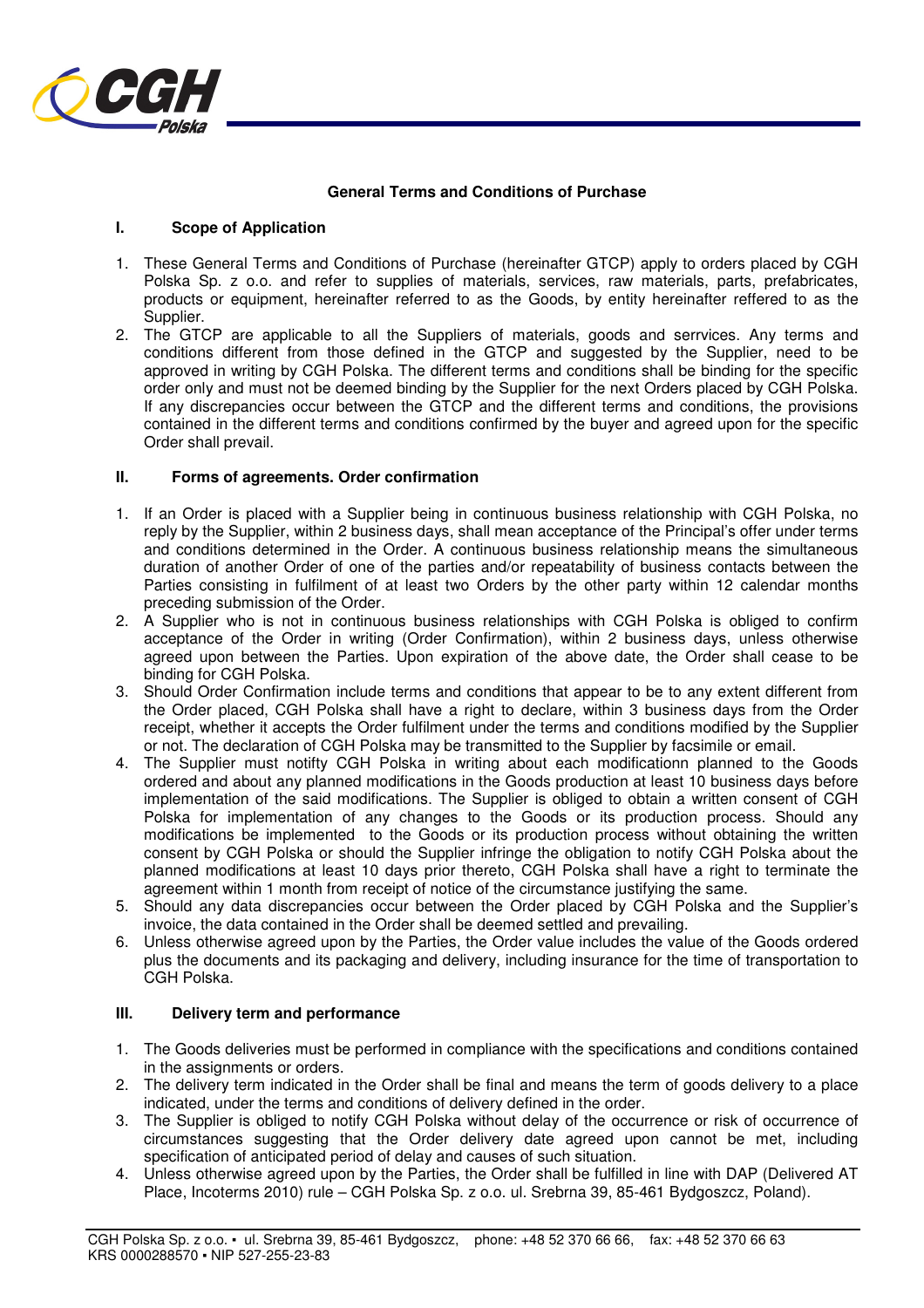

- 5. The Supplier is obliged to deliver the dispatch document along with such delivery (delivery note corresponding to the method of transportation and accompanied with packing slip).
- 6. The Supplier is obliged to include the Order number in the dispatch document and other documents related to the Order fulfilment, such as: letters, invoices, quality certificates and declarations of conformity.
- 7. The Supplier is obliged to notify CGH Polska in writing (by email) on the Goods readiness for shipment at least 3 business days prior to the planned date of Goods delivery.
- 8. The Goods delivery must be preceded by advice sent to the email address of the ordering person, one day prior to the planned delivery at the latest. The advice should include: delivery note number, order number, name and quantity of Goods, index number for the Goods assigned by CGH Polska. The Goods deliveries are accepted at the premises of CGH Polska on business days and during warehouse opening hours, i.e. from 7.00 to 14.00. Should the Buyer perform the transportation, the Goods shall be accepted on business days from 8.00 to 16.00.
- 9. CGH Polska admits the option to accept a delivery outside warehouse opening hours, provided it is agreed upon between CGH Polska and the Supplier, prior to the same.
- 10. The Supplier is obliged to pack the Goods in a method corresponding to the means of transport and loading/unloading equipment used. The packages should have legible and durable labels containing the Buyer's name and address and the Order number assigned by the Buyer as well as symbols determining the method of handling the consignment according to relevant dispatch and shipping standards. Each element outside and inside the package should be labelled in a manner assuring its full identifiability.
- 11. The quantitative check of the Goods delivered and the evaluation of its visual condition after the transport are to be carried out directly after the delivery of the Goods to the warehouse of CGH Polska, through comparison of the delivery compliance with the dispatch documents and Order as well as through visual inspection of the external condition of the Goods.
- 12. Should the Goods quantity deviate from the dispatch documents and Order or should the Goods delivered be damaged, CGH Polska shall mark the said discrepancy in the dispatch documents. Should the delivery diverge in terms of quantity and quality from the Order terms and conditions, CGH Polska shall notify the Supplier about it by email, telephone or facsimile. The Supplier is obliged, within 2 business days from the date of reporting discrepancy by CGH Polska, to deliver the missing parts of delivery or replace the faulty Goods with new faultless items, at its own cost.
- 13. An Order shall be deemed fulfilled on delivery of the Goods ordered to CGH Polska, compliant with the Order and accompanied by all the documents required by the Principal.
- 14. In the case of refusal to accept the Goods, CGH Polska shall notify the Supplier thereon without delay, indicating the reasons for such refusal. The Goods rejected by CGH Polska shall be, at the Principal's option, returned to the Supplier at the Supplier's cost and risk or kept by the Principal, if possible, until the Supplier provides the Principal with further instructions on the Goods disposition within 5 business days.

## **IV. Warranty**

- 1. The Supplier grants a 24-month warranty for the Goods delivered, unless otherwise agreed upon by the **Parties**
- 2. The Supplier guarantees that the technical and efficiency parameters of the Goods comply with the requirements of CGH Polska specified in the Order and that throughout the warranty period the Goods shall be free from any defects that would impede its proper and faultless use and operation.
- 3. The Supplier shall bear full responsibility for the effects and consequences of the Goods' defects detected or arising during the warranty period.
- 4. If any defect of the Goods arises during the warranty period, CGH Polska shall notify the Supplier about the fact in writing. The Supplier is obliged to repair the Goods' defect within the term indicated by the Principal. During the warranty period the Supplier may reject the claim submitted by CGH Polska in such a way only if the Supplier proves that the Goods' defect arose at the fault of CGH Polska as a result of improper use and operation of the Goods, non-compliant with the instructions / documents provided by the Supplier. If the Goods delivered show a defect three times during the warranty period, and the cause of such defect lies with the Supplier, the latter shall be obliged to replace the faulty Goods with defect-free Goods, at its own cost. The warranty obligations of the Supplier shall be performed in the place indicated by CGH Polska. The Supplier is obliged to prepare a report concerning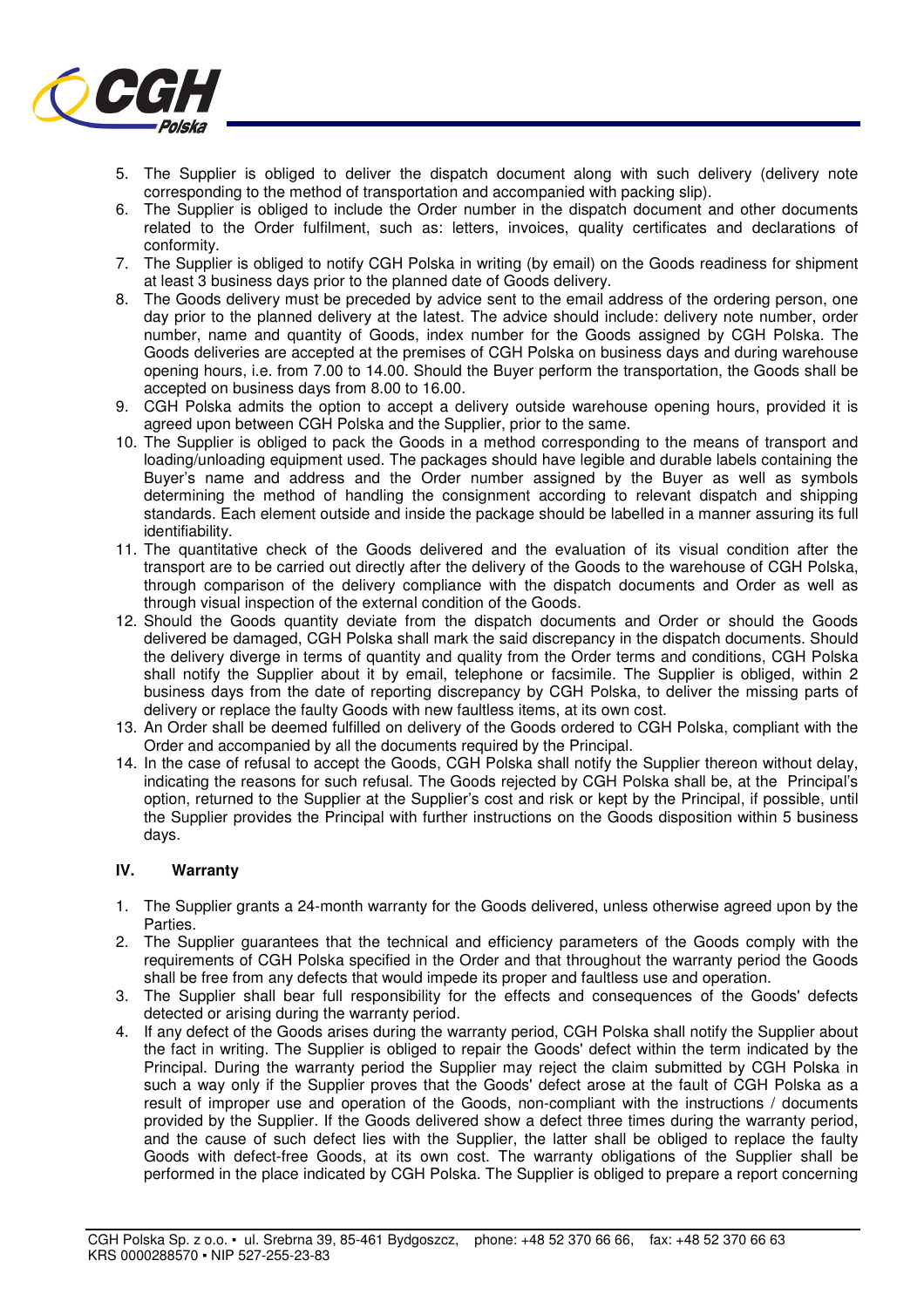

the occurring Goods' defect, indicating the cause of its occurrence and the method of repair, within 2 weeks from receipt of notice about finding such defect.

- 5. The warranty shall be extended by the time from reporting the defect until its repair.
- 6. In the case of replacement of faulty Goods with new items, the warranty period shall be restored.
- 7. In the case the Supplier fails to repair the defect reported on time within the warranty or guarantee period, CGH Polska is entitled to repair such fault on its own or have it repaired by a third party at the Supplier's cost, without losing the rights resulting from the warranty. Without prejudice to the rights by way of the warranty, the Supplier shall bear guarantee liability towards the Principal, under the Civil Code regulations. The period of the guarantee granted by the Supplier is equal to that of the warranty granted by the Supplier.

### **V. Prices and payments**

- 1. The prices included in the order are fixed net prices.
- 2. The due amounts shall be paid after receipt by CGH Polska of correct, reliable and timely issued VAT invoices, pursuant to the provisions of the Value Added Tax Act and implementing regulations.
- 3. The condition for payment shall be the receipt of all the documents required, i.e. attestation, certificates, declarations of conformity, delivery-acceptance protocols, product data sheets, necessary to perform and meet the requirements of the Principal
- 4. The Seller accepting the order declares to be a registered VAT payer.
- 5. Unless the Parties agree otherwise, CGH Polska shall pay the due amounts to the Supplier by transfer onto its bank account within 60 days from the VAT invoice delivery date. Any invoices containing no order number shall be deemed incorrect and shall not constitute the basis for payment.
- 6. The invoice maturity shall run from the moment of receipt of correct invoices or correction notes accompanied by documents required in the order. The lack of any of the documents required in the Order shall suspend the maturity term running. Payment of the due amounts is not the confirmation of fulfilment of the contractual obligations by the contractor.
- 7. The invoice shall be issued in the currency of the Contractor's country, unless otherwise agreed upon.

### **VI. Confidentiality**

- 1. The Parties undertake to treat as confidential terms and conditions of the Order and any other information obtained from each other or otherwise in relation to the Order fulfilment, in particular any organisational, commercial and technical information concerning CGH Polska, which has not been disclosed to the public.
- 2. The Supplier undertakes to treat as confidential information concerning commercial trading, prices and discounts applied, products, agreements and technological data.

### **VII. References and advertising**

The Supplier is not entitled to use the Goods and information about cooperation for any purposes, particularly for reference or advertising purposes, without prior written consent by CGH Polska.

#### **VIII. Force Majeure**

- 1. Either Party may withdraw from fulfilling the contractual obligations, should any delay caused for reasons beyond its control occur. A delay at no fault of a party shall be deemed as delay caused by socalled Force Majeure, i.e. a fortuitous event which could not have been prevented or foreseen in spite of maintaining due diligence, which means in particular fire, flooding, typhoon, earthquakes, epidemics, war, government prohibitions or assignments, restrictions, unusual severe weather conditions, delays for similar natural or governmental reasons
- 2. The Party afflicted by an event beyond its control and one which could not have been foreseen or avoided shall notify the other Party about such event without delay and shall provide the other Party with all the information and evidence related thereto, particularly concerning the period in which such even may delay the timely performance of contractual provisions.
- 3. During the period of contract performance suspension caused by Force Majeure, the Principal may obtain the goods from other sources and reduce the quantities contained in the contract with the Contractor correspondingly, if the Contractor was unable to deliver the goods within the extended date